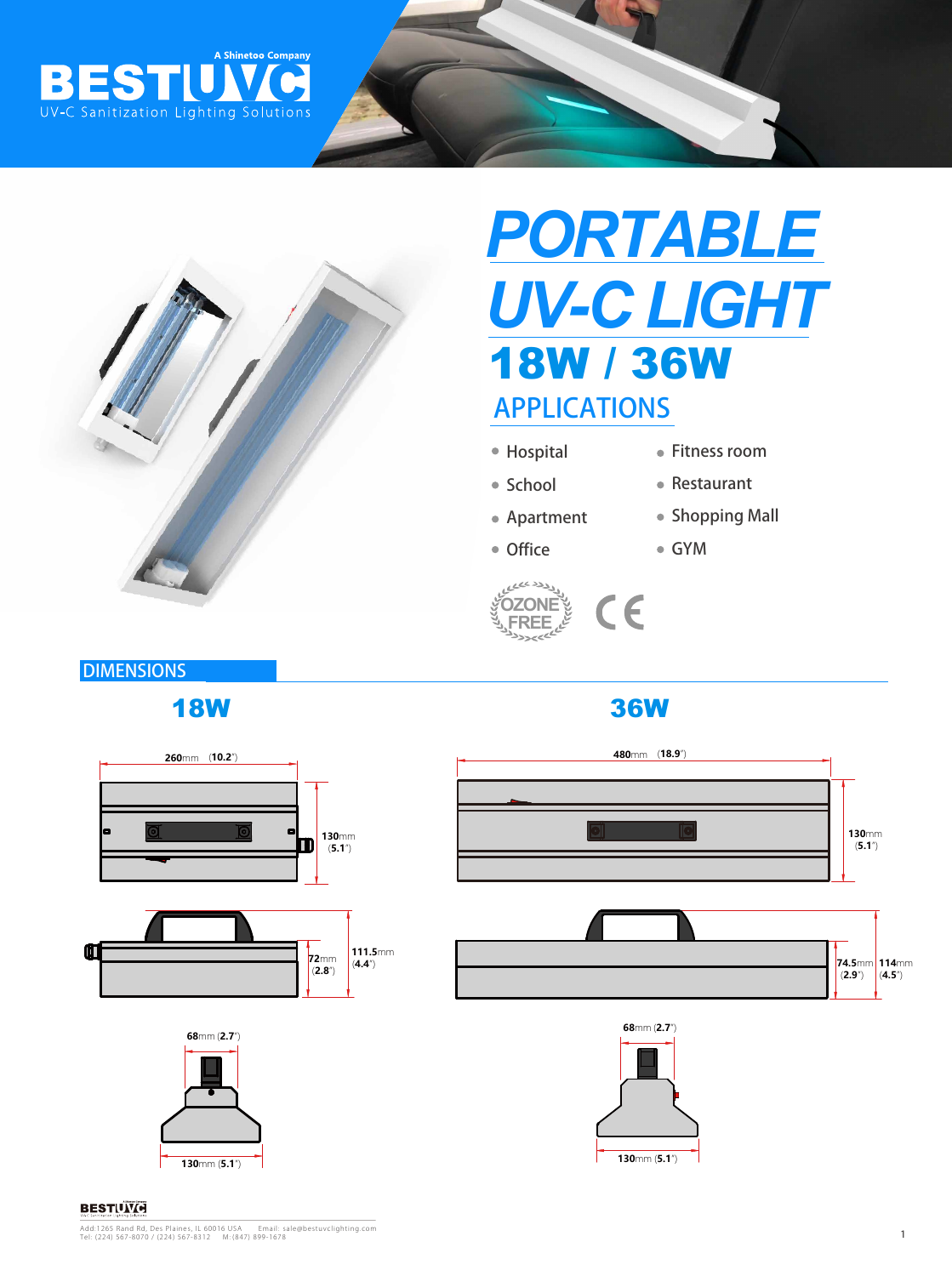

#### **SPECIFICATIONS**

| <b>Model Number</b>           | ST-UVC-18W-Portable                                          | ST-UVC-36W-Portable                                      |
|-------------------------------|--------------------------------------------------------------|----------------------------------------------------------|
|                               |                                                              |                                                          |
| <b>Watts</b>                  | <b>18W</b>                                                   | 36W                                                      |
| <b>Lamp Source</b>            | 254nm UV-C flourescent lamp (Philips / Osram)                |                                                          |
| <b>Lamp Qty</b>               | 1 lamp                                                       |                                                          |
| <b>Dimensions</b>             | 10.2"-L x 5.1"-W x 4.4"-H<br>260mm-L x 130mm-W x 111.5mm-H   | 18.9"-L x 5.1"-W x 4.5"-H<br>480mm-L x 130mm-W x 114mm-H |
| Voltage                       | 110-120V AC, 50/60Hz / 220-240V AC, 50/60Hz                  |                                                          |
| <b>Single-lamp Watts</b>      | <b>18W</b>                                                   | 36W                                                      |
| <b>Total UV Watts</b>         | <b>18W</b>                                                   | 36W                                                      |
| <b>Total UV Irradiance</b>    | 55 µW/cm <sup>2</sup> @ 1Meter                               | 110 $\mu$ W/cm <sup>2</sup> @ 1Meter                     |
| <b>Single-lamp UV Output</b>  | 5.5W                                                         | <b>12W</b>                                               |
| <b>Total UV Output</b>        | <b>11W</b>                                                   | <b>12W</b>                                               |
| Lamp Lifespan                 | 8,000hours                                                   |                                                          |
| <b>Ballast</b>                | Electronic, PF>0.9                                           |                                                          |
| Amps:                         | 0.08A (230V) / 0.16A (110V)                                  | $0.16A$ (230V) / 0.33A (110V)                            |
| <b>Ambient Operating Temp</b> | 26.7 C / 80°F                                                |                                                          |
| <b>Materials</b>              | 304 Stainless Steel (Standard) / Galvanized Metal (Optional) |                                                          |
| <b>Mounting</b>               | Portable                                                     |                                                          |

#### **Features**

**Short-wave Light Ozone & Chemical Free EPA Est. No. 97623-CHN-1**

PLEASE NOTE: UVC light is harmful for eyes and skin which can cause temporary or permanent loss of vision and temporary acute redness or ulceration. UVC LIGHT MUST BE invisible during operation, DO NOT operate the UVC light equipment in any application non-isolated. NEVER LOOK DIRECTLY AT THE UVC LIGHT OR SANITIZATION TARGET AREA. DO NOT TOUCH THE LAMPS WITH BARE HANDS. WARNING SIGN MUST SET UP DURING OPERATION.

#### **Customzied Services Availalbe**



**BESTIVING** 

Add:1265 Rand Rd, Des Plaines, IL 60016 USA Email: sale@bestuvclighting.com<br>Tel: (224) 567-8070 / (224) 567-8312 M: (847) 899-1678